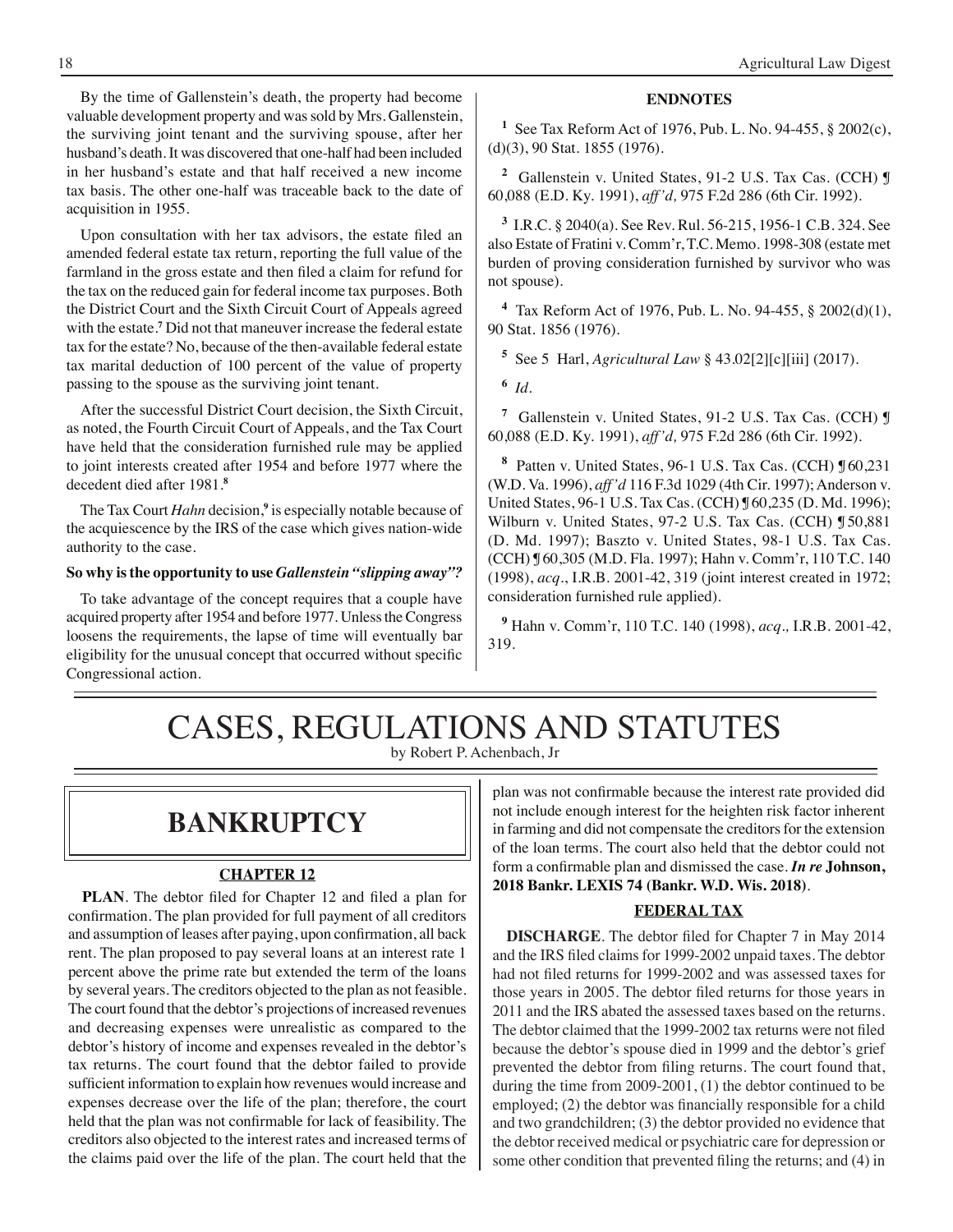2005, the debtor negotiated with the IRS for installment payments. Section 523(a) provides "For purposes of [Section 523(a)(1)], the term "return" means a return that satisfies the requirements of applicable nonbankruptcy law (including applicable filing requirements)… ." Citing case law, the court adopted the definition of a "return" to include an "honest and reasonable attempt to satisfy the requirements of the tax law." The court held that the 1999-2002 taxes were nondischargeable because the debtor failed to file a return for those tax years. *In re* **Petersen, 2018-1 U.S. Tax Cas. (CCH) ¶ 50,120 (Bankr. E.D. Calif. 2017)**.

**SETOFF**. The IRS had filed a proof of claim in the debtor's Chapter 13 case for taxes, penalties and interest resulting from the debtor's failure to file a non-frivolous tax return for 2001, 2003- 2008, and 2010-2014. The debtor's income included monthly social security payments and the IRS had instituted proceedings to levy against the social security payments prior to the Chapter 13 filing. Once the case was filed, the IRS attempted, but failed, to freeze the social security payments to avoid levying against the payments in violation of the automatic stay and a portion of one payment was collected by the IRS. The IRS filed a motion to allow the levy as a set off. The IRS argued that, because the social security payments were not part of the Chapter 13 estate, and the tax claim was a nondischargeable debt, the setoff did not violate the automatic stay. The court noted that Section 553 did not apply here because the tax debtor arose pre-petition and the social security payment levy occurred post-petition. Section 362(a)(6), stays "any act to collect, assess, or recover a claim against the debtor that arose before the commencement of the case under this title." The court found that a setoff of mutual debts was not an "act to collect, assess, or recover a claim against the debtor" and was not prohibited by Section 362(a)  $(6)$ . The court also held Section  $362(a)(7)$  inapplicable to the setoff because the IRS claim arose after the filing of the petition. Thus, the court held that the setoff levy against non-estate property was not prohibited by the automatic stay. *In re* **Taalib-Din, 2017 U.S. Dist. LEXIS 86362 (E.D. Mich. 2017)**.

# **FEDERAL ESTATE AND GIFT taxation**

**POWER OF APPOINTMENT**. The taxpayer was the beneficiary of a lifetime income interest in a pre-October 22, 1942 trust. The trust provided the taxpayer with a general power of appointment over the income interest. The taxpayer executed a partial release of the general power of appointment intended to restrict the power of appointment in two respects. First, the power to appoint the taxpayer's beneficial interest in the trust was to be exercisable in a manner such that the interest in the trust could be appointed only to the taxpayer's estate. Second, the power to appoint the taxpayer's beneficial interest could not be exercised in a manner that would take effect during the taxpayer's life time. The remainder beneficiaries also had general powers of appointment over their income interests in the trust which arose on the death of the taxpayer. The remainder holders disclaimed any interest in the power of appointment over their interests in the trust. Under I.R.C. § 2041(a)(1), the value of the gross estate shall include the value of all property to the extent of any property with respect to which a general power of appointment created on or before October 21, 1942, is exercised by the decedent (A) by will, or (B) by a disposition which is of such nature that if it were a transfer of property owned by the decedent, such property would be includible in the decedent's gross estate under I.R.C. §§ 2035 through 2038; but the failure to exercise such a power or the complete release of such a power shall not be deemed an exercise thereof. I.R.C. § 2514(a) provides that an exercise of a general power of appointment created on or before October 21, 1942, shall be deemed a transfer of property by the individual possessing such power, but the failure to exercise such a power or the complete release of such a power shall not be deemed an exercise thereof. The IRS ruled that the general powers of appointment held by the remainder holders were deemed pre-October 22, 1942 created powers of appointment and the disclaimers of the powers did not cause the trust to be included in their gross estates. Similarly, the IRS ruled that the taxpayer's release of portions of the pre-October 22, 1942 created general power of appointment did not cause the trust to be included in the taxpayer's gross estate. **Ltr. Rul. 201803003, Oct. 6, 2017**.

# **federal FARM PROGRAMS**

**ORGANIC FOOD**. The AMS has issued a proposed rule which would amend the National List of Allowed and Prohibited Substances provisions of the organic regulations to implement recommendations submitted to the Secretary of Agriculture by the National Organic Standards Board. This rule proposes to change the use restrictions for 17 substances allowed for organic production or handling on the National List: Micronutrients; chlorhexidine; parasiticides; fenbendazole; moxidectin; xylazine; lidocaine; procaine; methionine; excipients; alginic acid; flavors; carnauba wax; chlorine; cellulose; colors; and, glycerin. This rule also proposes to add 16 new substances on the National List to be allowed in organic production or handling: Hypochlorous acid; magnesium oxide; squid byproducts; activated charcoal; calcium borogluconate; calcium propionate; injectable vitamins, minerals, and electrolytes; kaolin pectin; mineral oil; propylene glycol; acidified sodium chlorite; zinc sulfate; potassium lactate; and, sodium lactate. The proposed rule would list the botanical pesticide, rotenone, as a prohibited substance in organic crop production. The proposed rule would remove ivermectin as an allowed parasiticide for use in organic livestock production. **83 Fed. Reg. 2498 (Jan. 17, 2018)**.

**SWINE FEVER**. The APHIS has announced that it has determined that Mexico is free of classical swine fever (CSF). Based on an evaluation of the animal health status of Mexico, which was made available to the public for review and comment through a previous notice, the APHIS Administrator has determined that CSF is not present in Mexico and that live swine, pork, and pork products may safely be imported into the United States from Mexico subject to conditions in the regulations. **83 Fed. Reg. 2131 (Jan. 16, 2018)**.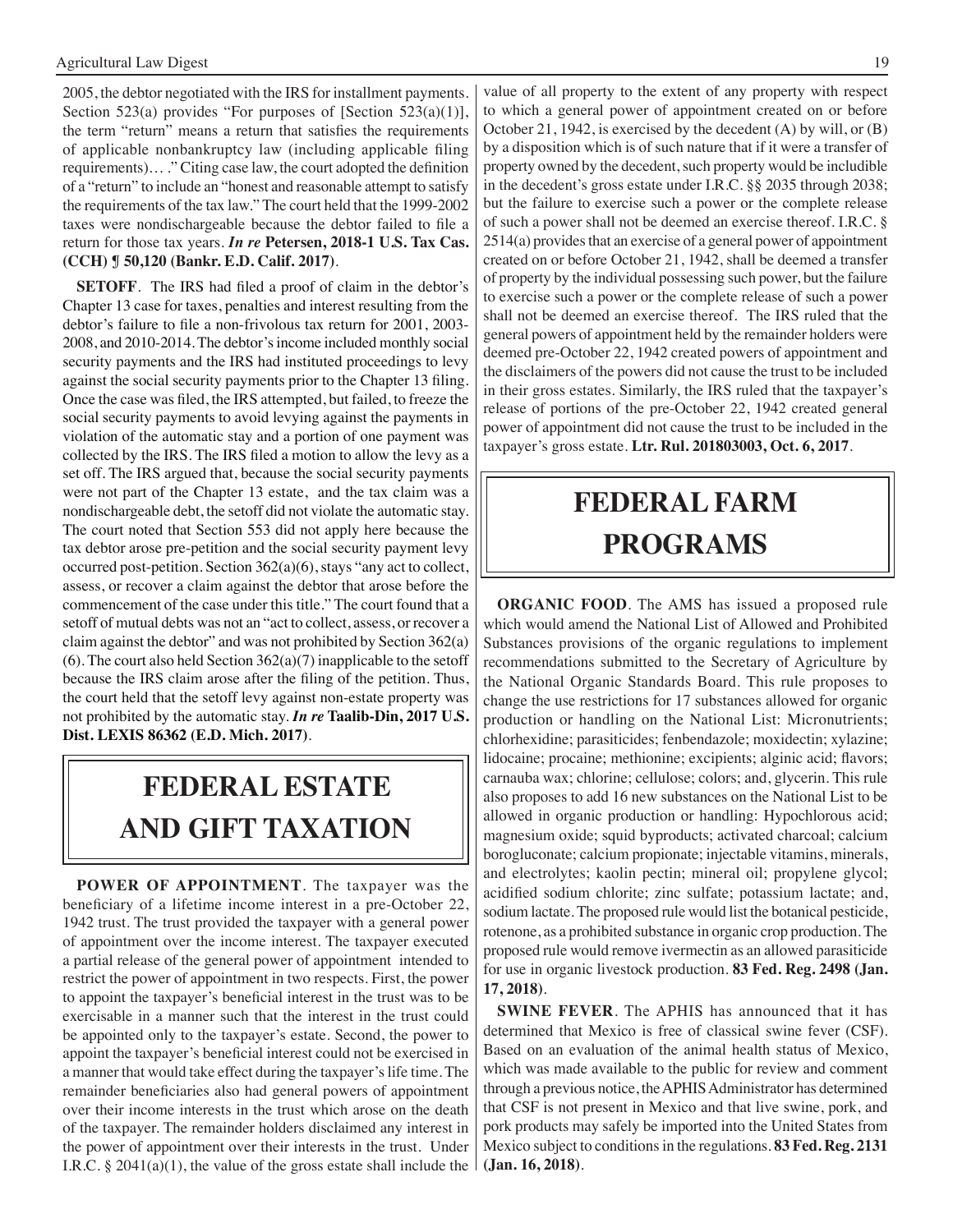# **federal income taxation**

**DISASTER LOSSES**. On January 2, 2018, the President determined that certain areas in California were eligible for assistance from the government under the Disaster Relief and Emergency Assistance Act (42 U.S.C. § 5121) as a result of wildfires, flooding and mudslides which began on December 4, 2017. **FEMA-4353-DR.** On January 2, 2018, the President determined that certain areas in Vermont were eligible for assistance from the government under the Act as a result of a severe storm and flooding which began on October 29, 2017. **FEMA-4356-DR.** Accordingly, taxpayers in these areas may deduct the losses on their 2017 or 2016 federal income tax returns. See I.R.C. § 165(i).

**EARNED INCOME TAX CREDITS**. The IRS has published information about eligibility for the earned income tax credit for grandparents who work and are also raising grandchildren. This is important because grandparents who care for children are often not aware that they could claim these children for the EITC. The EITC is a refundable tax credit. This means that those who qualify and claim the credit could pay less federal tax, pay no tax, or even get a tax refund. Grandparents who are the primary caretakers of their grandchildren should remember the following facts about the credit: (1) A grandparent who is working and has a grandchild living with them may qualify for the EITC, even if the grandparent is 65 years of age or older. (2) Generally, to be a qualified child for EITC purposes, the grandchild must meet the dependency and qualifying child requirements for EITC. (3) The rules for grandparents claiming the EITC are the same for parents claiming the EITC. (4) Special rules and restrictions apply if the child's parents or other family members also qualify for the EITC. (5) There are also special rules for individuals receiving disability benefits and members of the military. (6)To qualify for the EITC, the grandparent must have earned income either from a job or self-employment and meet basic rules. (7) The IRS recommends using the EITC Assistant, available in English or Spanish, on IRS. gov, to determine eligibility and estimate the amount of credit. (8) Eligible grandparents must file a tax return, even if they do not owe any tax or are not required to file, in order to receive any refund due to the EITC. **IRS Tax Tip 2018-10**.

**EMPLOYMENT TAXES**. The taxpayer was the owner and president of an LLC which failed to pay its employment tax liability of \$1,183,644 for the first quarter of 2008. After a meeting with the IRS, the company agreed to pay the IRS \$300,000 and made the payment using the IRS's electronic funds transfer payment system ("EFTPS"). The taxpayer claimed that the IRS agreed that the \$300,000 payment would be all applied to the trust fund liabilities first. Trust fund liabilities include the employment taxes withheld from employees' wages; non-trust fund liabilities include Medicare and social security taxes. However, the IRS applied the payment to non-trust fund employment tax liabilities. The IRS then assessed the taxpayer individually, under I.R.C. § 6672, interest and penalties on the unpaid trust fund employment taxes

as a responsible person. The taxpayer argued that the payment should have been allocated first to non-trust fund liabilities, thus reducing the amount of interest and penalties assessed. Non-trust fund employment taxes cannot be assessed individually against a responsible person; whereas, the taxpayer, as a responsible person in the company, was liable for unpaid trust fund payments which the company fails to make. The IRS argued that the \$300,000 payment was a voluntary payment and could not be allocated by the taxpayer between trust fund and non-trust fund taxes. The IRS also argued that, even if the payment was allocatable by the taxpayer, such allocation must be made in writing as set forth in *Rev. Proc. 20002-26, 2002-1 C.B. 746*. The court agreed with the IRS and held that the taxpayer failed to properly request in writing the allocation of the payment to trust fund taxes. **Weder v. United States, 2018-1 U.S. Tax Cas. (CCH) ¶ 50,111 (W.D. Okla. 2017)**.

**HEALTH INSURANCE**. Based on the taxpayer's estimated household income for 2015, the taxpayer received an advance premium assistance tax credit for health insurance purchased under the Affordable Care Act. In 2015 the taxpayer received wages of \$39,210 and had discharge of indebtedness income of \$16,163. The total of \$55,373 exceeded \$46,680, 400 percent of the federal poverty line for one taxpayer living in Alabama. The taxpayer did not attach Form 8962, *Premium Tax Credit*, to the 2015 return. The IRS issued a notice of deficiency for the failure of the taxpayer to include the return of the advance premium assistance credit as tax. The taxpayer appealed the deficiency, arguing that the discharge of indebtedness income should not be included in income for purposes of the premium tax credit. Under I.R.C. §  $36B(d)(2)(A)(i)$ , (ii), household income is defined as the modified adjust gross income of the taxpayer, and under I.R.C.  $\S 61(a)(12)$ , gross income includes discharge of indebtedness income. Thus, the court held that the IRS was correct in assessing the taxpayer for the advance premium tax credit because the taxpayer's wages and discharge of indebtedness income together exceeded 400 percent of the federal poverty line for one taxpayer living in Alabama. **Keel v. Comm'r, T.C. Memo. 2018-5**.

The IRS extended the 2018 due date for certain employers and health coverage providers to furnish 2017 health coverage information forms to individuals. The following organizations now have until March 2, 2018, to provide Forms 1095-B or 1095-C to individuals: insurers, self-insuring employers, other coverage providers, and applicable large employers. The March 2 date is a 30-day extension from the original due date of Jan. 31. These organizations must furnish statements to employees or covered individuals. The statements have information about the health care coverage offered or provided to the employees or covered individuals. The recipients may use this information to determine if they can claim the premium tax credit on their individual income tax returns. The 30-day extension is automatic. Employers and providers do not have to request it. The due dates for filing 2017 information returns with the IRS are not extended. For 2018, the due dates to file information returns with the IRS are: Feb. 28 for paper filers and April 2 for electronic filers. Because of these extensions, individuals may not receive their Forms 1095-B or 1095-C by the time they are ready to file their 2017 individual income tax return. While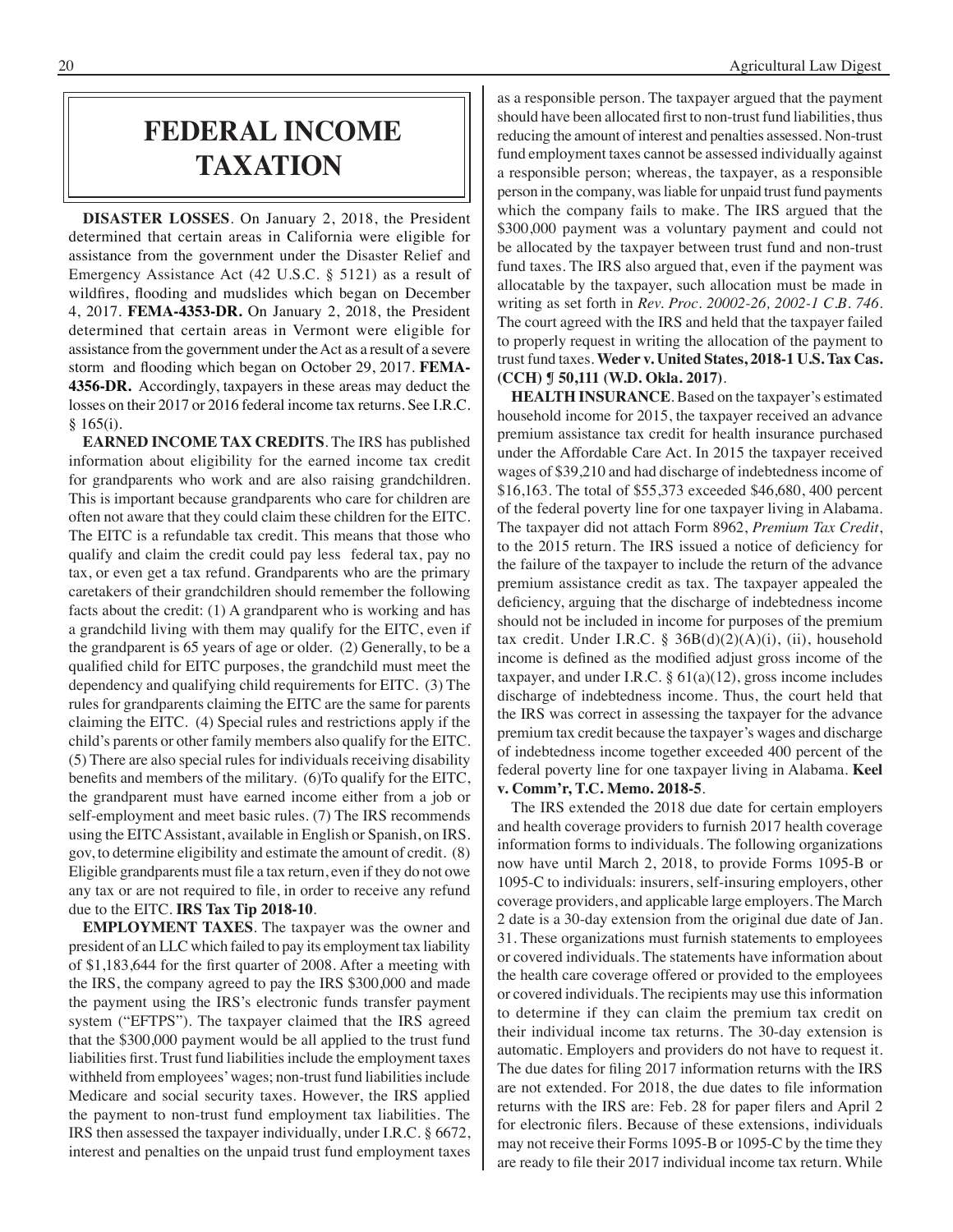information on these forms may assist in preparing a return, taxpayers are not required to have these forms to file. **IRS Tax Tip 2018-06**.

**HOBBY LOSSES**. The taxpayer owned and operated a successful limited liability company which provided mechanical inspection services for major oil refineries and gas plants. The taxpayer purchased 260 acres of ranch land with poor fences and dilapidated buildings. The taxpayer made many improvements to the property for raising cattle and built up the herd over ten years to a total of 128 cattle, primarily crossbred cattle bred by the taxpayer. The taxpayer had 18 years of losses, resulting from few sales of cattle and expenses for improving the property. The taxpayer kept no written records and was self-taught about raising cattle, although the taxpayer did seek some expert help from others in the cattle industry. The court held that the taxpayer operated the cattle business with the intent to make a profit because (1) the taxpayer expended a significant amount of time over 18 years on developing and operating the ranch; (2) the taxpayer had a reasonable expectation and did experience significant appreciation in the value of the ranch from the taxpayer's personal efforts and general market conditions; and (3) there was no evidence that the taxpayer engaged in the cattle business for personal pleasure. The other six factors of Treas. Reg. 1.183-2(b) were found to be either neutral or slightly against a profit motive. **Wicks v. United States, 2018 U.S. Dist. LEXIS 9352 (N.D. Okla. 2018)**.

The taxpayer owned small music club which was designed to provide a venue for new musicians to play for the public and for music industry agents and scouts. The taxpayer charged a small admission fee for the public and the revenue did not come close to covering the expenses of the club. The taxpayer did not maintain full and accurate records of revenues and expenses and the accounts did not match the income and expenses claimed on the taxpayer's 2012, 2013 and 2014 returns. Although the taxpayer had some opportunities to modify the club to make it more profitable, the taxpayer did not make any changes. The taxpayer had substantial income from trusts established by the taxpayer's former spouse which was offset by the club losses. The court held that the club was not operated with the intent to make a profit because (1) the taxpayer did not maintain adequate records for the club operations, (2) the taxpayer had no expertise in operating a club and rejected the advice of consultants, (3) the club had only losses for the three years, (4) the losses offset substantial income from other sources, and (5) the taxpayer operated the club for personal pleasure. **Ford v. Comm'r, T.C. Memo. 2018-8**.

**INCOME**. The taxpayer was the president of a software company and had full authority over the business accounts. Unknown to the owner of the business, the taxpayer issued company checks to the taxpayer and used the company's credit cards to make purchases for the taxpayer's spouse's business. The embezzlement was discovered during a random audit of the taxpayer's returns and the taxpayer was eventually indicted, arrested, and charged with embezzlement, fraud, and forgery. The taxpayer did not include the embezzled amounts in income and the IRS assessed taxes on the amounts as additional income. The taxpayer argued that the checks and purchases were loans but the company owner denied all knowledge of the transactions. The court held that the checks and purchases were taxable income to the taxpayer. **Byrum v. Comm'r, T.C. Memo. 2018-9**.

**IRA**. The IRS has published information about the new provisions in the 2017 Tax Cut and Jobs Act on recharacterization of a contribution to a traditional or Roth IRA. A recharacterization allows a taxpayer to treat a regular contribution made to a Roth IRA or to a traditional IRA as having been made to the other type of IRA. A regular contribution is the annual contribution to a traditional or Roth IRA: up to \$5,500 for 2018, \$6,500 if the taxpayer is 50 or older (see IRA Contribution Limits for details). It does not include a conversion or any other rollover. To recharacterize a regular IRA contribution, a taxpayer informs the trustee of the financial institution holding the IRA to transfer the amount of the contribution plus earnings to a different type of IRA (either a Roth or traditional) in a trustee-to-trustee transfer or to a different type of IRA with the same trustee. If this is done by the due date for filing a tax return (including extensions), a taxpayer can treat the contribution as made to the second IRA for that year (effectively ignoring the contribution to the first IRA). Effective January 1, 2018, pursuant to the Tax Cuts and Jobs Act (Pub. L. No. 115-97), a conversion from a traditional IRA, SEP or SIMPLE to a Roth IRA cui8oannot be recharacterized. The new law also prohibits recharacterizing amounts rolled over to a Roth IRA from other retirement plans, such as 401(k) or 403(b) plans. A Roth IRA conversion made in 2017 may be recharacterized as a contribution to a traditional IRA if the recharacterization is made by October 15, 2018. A Roth IRA conversion made on or after January 1, 2018, cannot be recharacterized. For details, see "Recharacterizations" in Publication 590-A, *Contributions to Individual Retirement Arrangements (IRAs)*. **IRA FAQs - Recharacterization of IRA Contributions, https://www.irs. gov/retirement-plans/ira-faqs-recharacterization-of-iracontributions**

 Apetition for review by the U.S. Supreme Court has been filed in the following case. In 2007, the taxpayers, husband and wife, sold a residence and each contributed \$200,000 of the proceeds to their IRAs. In 2007, the maximum contribution limit for IRAs was \$4,000 per year. The taxpayers discovered their error in March 2010 and withdrew the excess contributions at that time. The taxpayers paid the taxes and penalties for 2007, 2008 and 2009 but sought a refund of the taxes and penalties for 2009. The taxpayers cited I.R.C. § 4973(b) which provides that IRA contributions made but then distributed under I.R.C.  $\S$  408(d)(4) "shall be treated as an amount not contributed." However, I.R.C. § 408(d)(4) says that a "distribution of any contribution paid during a taxable year" will not count as gross income (under I.R.C. §  $408(d)(1)$ ) if that distribution "is received on or before the day prescribed by law (including extensions of time) for filing such individual's return for such taxable year." The issue was whether the distribution of the excess in 2010 prior to the due date for the 2009 return could be applied to the excess contribution made in 2007. The court held that, in order for the taxpayers to avoid the taxes and penalties for 2009, the taxpayer had to make the excess distribution in 2009. Essentially, the court restricted the application of I.R.C.  $\S 408(d)(4)$  only to excess distributions made in the prior tax year; therefore, the court held that the March 2010 distribution had no effect on the taxes and interest on the 2009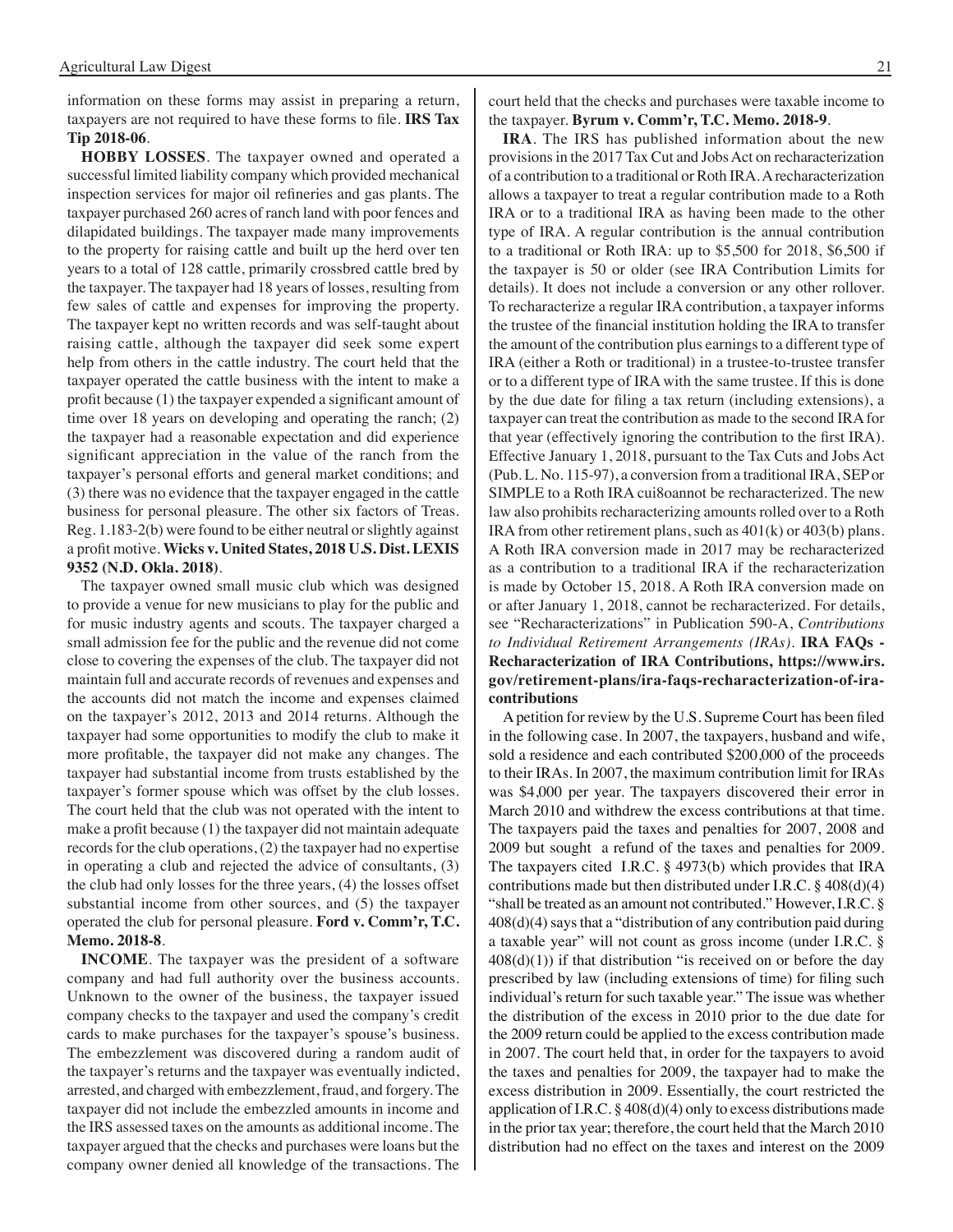excess in the IRAs. The appellate court affirmed. **Wu v. United States, 835 F.3d 711 (7th Cir. 2016),** *aff'g***, 2015-1 U.S. Tax Cas. (CCH) ¶ 50,336 (N.D. Ill. 2015)**.

**LETTER RULINGS**. The IRS has issued its annual list of procedures for issuing letter rulings. The prior procedures were modified (1) to reflect a new address to send the duplicate copy of the Form 3115 for an automatic change in method of accounting, (2) to provide new addresses for exempt organizations to send the Form 3115 and (3) to provide that exempt organizations filing a Form 3115 for a nonautomatic change in method of accounting are subject to the user fees in Appendix A of the revenue procedure. Appendix A contains a schedule of user fees for requests. **Rev. Proc. 2018-1, 2018-1 C.B. 1**.

The IRS has issued its annual revision of the general procedures relating to the issuance of technical advice to a director or an appeals area director by the various offices of the Associate Chief Counsel. The new procedures reflect that in transactions involving multiple taxpayers, the field office may request a single TAM only if each taxpayer agrees to participate in the process by furnishing a Form 8821, *Tax Information Authorization*, or by other written consent. The procedures also explain the rights a taxpayer has when a field office requests technical advice. **Rev. Proc. 2018-2, 2018-1 C.B. 106**.

 The IRS has issued its annual list of tax issues for which the IRS will not give advance rulings or determination letters. **Rev. Proc. 2018-3, 2018-1 C.B. 130**.

The IRS has issued its annual list of procedures for issuing letter rulings issued by the Commissioner, Tax Exempt and Government Entities Division, Employee Plans and Agreements Office. **Rev. Proc. 2018-4, 2018-1 C.B. 146**.

The IRS has released an updated revenue procedure which explains when and how the IRS issues technical advice memoranda in the employee plans areas (including actuarial matters) and exempt organizations areas. **Rev. Proc. 2018-5, 2018-1 C.B. 233.**

**PARSONAGE INCOME**. The U.S. Supreme Court has denied certiorari in the following case. The taxpayers, husband and wife, took a vow of poverty and established a corporation sole to operate a church ministry. The taxpayers transferred all their assets to the corporation, including their home. The church did not have any members and the taxpayers' only activity was to travel across the country helping other establish similar corporations. The taxpayers accepted "donations" based on a schedule of services. The taxpayer did not report any income and did not file returns for three tax years involved in the case. The IRS made assessments of taxes based on bank deposits. The Tax Court held that the amounts received by the taxpayers for their services were taxable income to the taxpayers and subject to self-employment taxes. Although the "donations" were made to the corporation, the Tax Court held that the amounts were taxable to the taxpayers because they performed all the services and had complete control over the corporation. The appellate court affirmed. **Gardner v. Comm'r, 2017-1 U.S. Tax Cas. (CCH) ¶ 50,128 (9th Cir. 2017),** *aff'g***, T.C. Memo. 2013-67**.

**PENSION PLANS**. The taxpayer sought credit for taxes paid on after-tax contributions to the taxpayer's former employer's 401(k) plan because the taxpayer "inadvertently" placed the aftertax contributions in a traditional individual retirement account (IRA), rather than a Roth IRA. In a Chief Counsel Information Letter, the IRS explained that before a participant receives a distribution from an employer-sponsored retirement plan, such as a 401(k) plan, the participant gets an explanation of the various distribution options available. A distribution from a 401(k) plan could be paid to the participant, in which case any after-tax monies distributed would be excluded from gross income. Or the funds in the plan could be paid, in a direct rollover, to another employer-sponsored retirement plan or to a traditional IRA; in this case, any after-tax monies would be excluded from income as they came out of the receiving plan or IRA. If a taxpayer's traditional IRA contains both pre-tax and after-tax monies, the rules treat any distribution as consisting of a proportionate share of each. An individual must report such a distribution on Form 8606, *Nondeductible IRAs*. The instructions for line 2 of the form explain that any nontaxable portion of a rollover from a qualified retirement plan is reported on line 2. By reporting them on line 2 of the form, a taxpayer gets credit for after-tax monies rolled into the IRA (even if the rollover was made in an earlier tax year). **INFO 2017-0028, Jan, 8, 2018**.

### **Safe Harbor interest rates February 2018**

|                                   |      | Annual Semi-annual Quarterly Monthly |      |      |
|-----------------------------------|------|--------------------------------------|------|------|
|                                   |      | <b>Short-term</b>                    |      |      |
| <b>AFR</b>                        | 1.81 | 1.80                                 | 1.80 | 1.79 |
| 110 percent AFR                   | 1.99 | 1.98                                 | 1.98 | 1.97 |
| 120 percent AFR                   | 2.17 | 2.16                                 | 2.15 | 2.15 |
|                                   |      | Mid-term                             |      |      |
| <b>AFR</b>                        | 2.31 | 2.30                                 | 2.29 | 2.29 |
| 110 percent AFR                   | 2.55 | 2.53                                 | 2.52 | 2.52 |
| 120 percent AFR                   | 2.78 | 2.76                                 | 2.75 | 2.74 |
|                                   |      | Long-term                            |      |      |
| <b>AFR</b>                        | 2.66 | 2.64                                 | 2.63 | 2.63 |
| 110 percent AFR                   | 2.92 | 2.90                                 | 2.89 | 2.88 |
| 120 percent AFR                   | 3.20 | 3.17                                 | 3.16 | 3.15 |
| Rev. Rul. 2018-05, I.R.B. 2018-6. |      |                                      |      |      |

# **nuisance**

**RIGHT-TO-FARM**. The plaintiff owned a farm located in the defendant town. In 2011, the plaintiff and defendant entered into a consent judgment enjoining the plaintiff from holding weddings and other commercial events at the farm. The judgment was to be in effect permanently until "superseded by statute." In 2014, the Rhode Island legislature amended R.I. G.L. § 2-23-4(a) to include the following statement: "The mixed-use of farms and farmlands for other forms of enterprise including, but not limited to, the display of antique vehicles and equipment, retail sales, tours, classes, petting, feeding and viewing of animals, hay rides, crop mazes, festivals and other special events are hereby recognized as a valuable and viable means of contributing to the preservation of agriculture." The first sentence of the statute provided a definition of "agricultural operation" covered by the R.I. Right-to-Farm Act, R.I. G. L. § 2-23-1 *et seq*. The plaintiff argued that the added sentence expanded the definition of "agricultural operation" to include commercial events such as weddings and festivals, thus superseding the 2011 injunction. The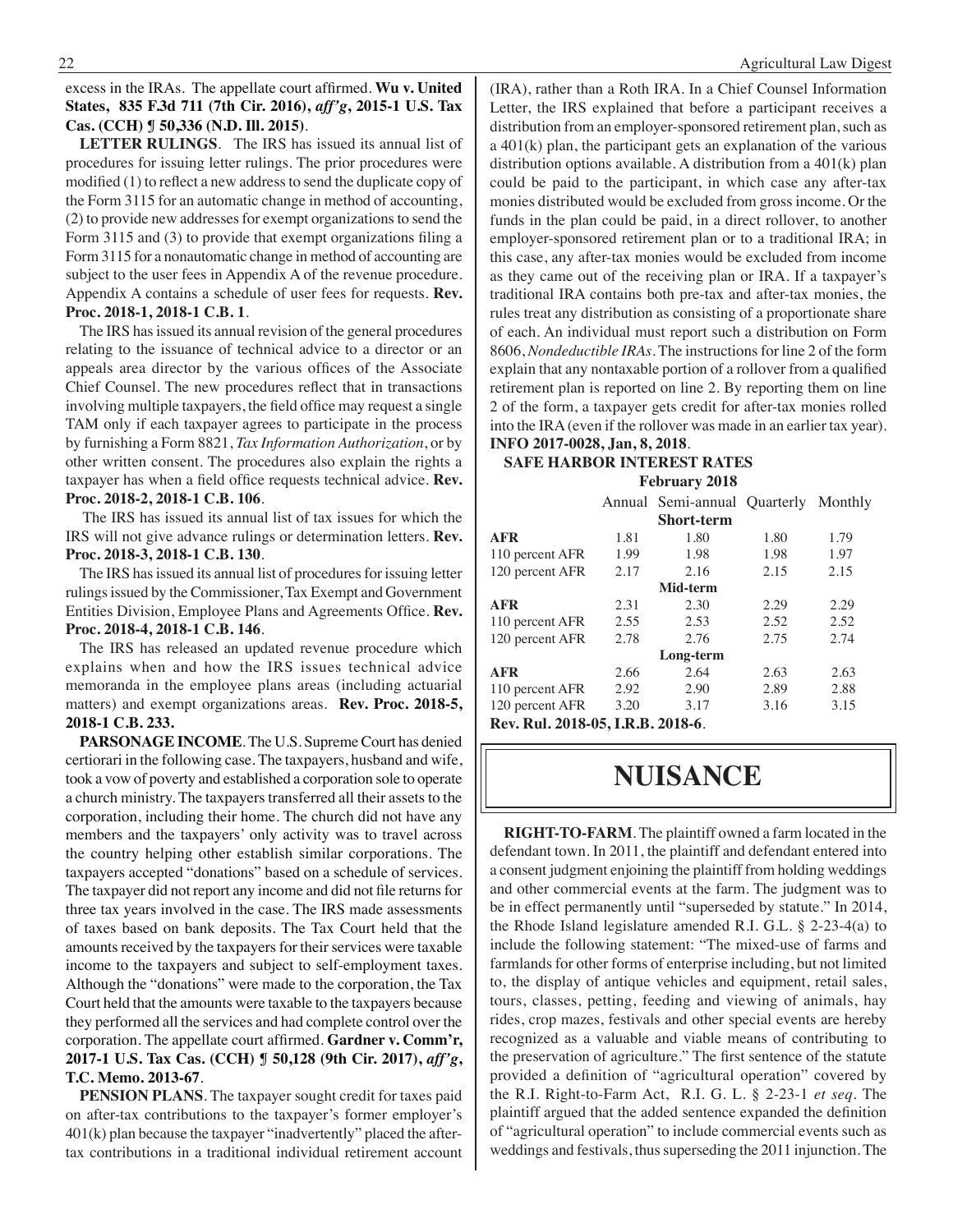court noted that the amended statute was followed by R.I. G.L. § 2-23-4(b) which states that "non-agricultural operations" are not covered by the act. Thus, the court held that the added sentence in R.I. G.L. § 2-23-4(a) did not expand the definition of agricultural operations to include weddings and other commercial events but only provided "aspirational" language. **Gerald P. Zarrella Trust v. Town of Exeter, 2018 R.I. LEXIS 8 (R.I. 2018)**.

# **in the news**

**EARNED INCOME TAX CREDIT**. The IRS has published information for people who lived in areas hit by hurricanes and whose incomes dropped in 2017 may be eligible to choose a special option for figuring the EITC. A special computation method, available only to people who lived in one of the hurricane disaster areas during 2017, may enable them to claim the EITC or claim a larger than usual credit. Under this method, taxpayers whose incomes dropped in 2017 can choose to figure the credit using their 2016 earned income rather than their 2017 earned income. Eligible taxpayers should figure the credit both ways -- the regular way using 2017 earned income and this special way using 2016 earned income -- to see which yields the larger EITC. For more information and special instructions on how to report, see the instructions for Form 1040, Line 66, and Publication 976, available on IRS.gov. **IR-2018-10**.

The IRS has published information for taxpayers with a disability and taxpayers with children with a disability about the earned income tax credit (ETC). People with disabilities are often concerned that a tax refund will impact their eligibility for one or more public benefits, including Social Security disability, Medicaid, and SNAP -- the Supplemental Nutrition Assistance Program. The law is clear that tax refunds, including refunds from tax credits such as the EITC, are not counted as income for purposes of determining eligibility for such benefits. This applies to any federal program and any state or local program financed with federal funds. **IR-2018-11**.

**PROPERTY TAX DEDUCTION**. The IRS has published information advising tax professionals and taxpayers that prepaying 2018 state and local real property taxes in 2017 may be tax deductible under certain circumstances. The IRS has received a number of questions from the tax community concerning the deductibility of prepaid real property taxes. In general, whether a taxpayer is allowed a deduction for the prepayment of state or local real property taxes in 2017 depends on whether (1) the taxpayer makes the payment in 2017 and (2) the real property taxes are assessed prior to 2018. A prepayment of anticipated real property taxes that have not been assessed prior to 2018 are not deductible in 2017. State or local law determines whether and when a property tax is assessed, which is generally when the taxpayer becomes liable for the property tax imposed. The following examples illustrate these points. *Example 1*: Assume County A assesses property tax on July 1, 2017 for the period July 1, 2017 - June 30, 2018. On July 31, 2017, County A sends notices to residents notifying them of the assessment and billing the property tax in two installments with the first installment due Sept. 30, 2017 and the second installment due Jan. 31, 2018.Assuming taxpayer has paid the first installment

In 2017, the taxpayer may choose to pay the second installment on Dec. 31, 2017, and may claim a deduction for this prepayment on the taxpayer's 2017 return. *Example 2*: County B also assesses and bills its residents for property taxes on July 1, 2017, for the period July 1, 2017 - June 30, 2018. County B intends to make the usual assessment in July 2018 for the period July 1, 2018 - June 30, 2019. However, because county residents wish to prepay their 2018-2019 property taxes in 2017, County B has revised its computer systems to accept prepayment of property taxes for the 2018-2019 property tax year. Taxpayers who prepay their 2018-2019 property taxes in 2017 will not be allowed to deduct the prepayment on their federal tax returns because the county will not assess the property tax for the 2018-2019 tax year until July 1, 2018. **IR-2017-210**.

**TAX DEFICIENCIES**. The IRS has announced that the IRS has begun implementation of new procedures affecting individuals with "seriously delinquent tax debts." These new procedures implement provisions of the Fixing America's Surface Transportation (FAST) Act of 2015. The FAST Act requires the IRS to notify the State Department of taxpayers the IRS has certified as owing a seriously delinquent tax debt. The FAST Act also requires the State Department to deny their passport application or deny renewal of their passport. In some cases, the State Department may revoke their passport. Taxpayers affected by this law are those with a seriously delinquent tax debt, generally someone who owes the IRS more than \$51,000 in back taxes, penalties and interest for which the IRS has filed a Notice of Federal Tax Lien and the period to challenge it has expired or the IRS has issued a levy. There are several ways taxpayers can avoid having the IRS notify the State Department of their seriously delinquent tax debt:

 • paying the tax debt in full;

 • paying the tax debt timely under an approved installment agreement;

 • paying the tax debt timely under an accepted offer in compromise;

 • paying the tax debt timely under the terms of a settlement agreement with the Department of Justice;

 • having requested or have a pending collection due process appeal with a levy; or

 • having collection suspended because a taxpayer has made an innocent spouse election or requested innocent spouse relief.

A passport will not be at risk under this program for any taxpayer: • who is in bankruptcy;

 • who is identified by the IRS as a victim of tax-related identity theft;

 • whose account the IRS has determined is currently not collectible due to hardship;

 • who is located within a federally declared disaster area;

 • who has a request pending with the IRS for an installment agreement;

 • who has a pending offer in compromise with the IRS; or

 • who has an IRS accepted adjustment that will satisfy the debt in full.

For taxpayers serving in a combat zone who owe a seriously delinquent tax debt, the IRS will postpone notifying the State Department, and the individual's passport is not subject to denial during this time. **Notice 2018-1, 2018-1 C.B. 299**.